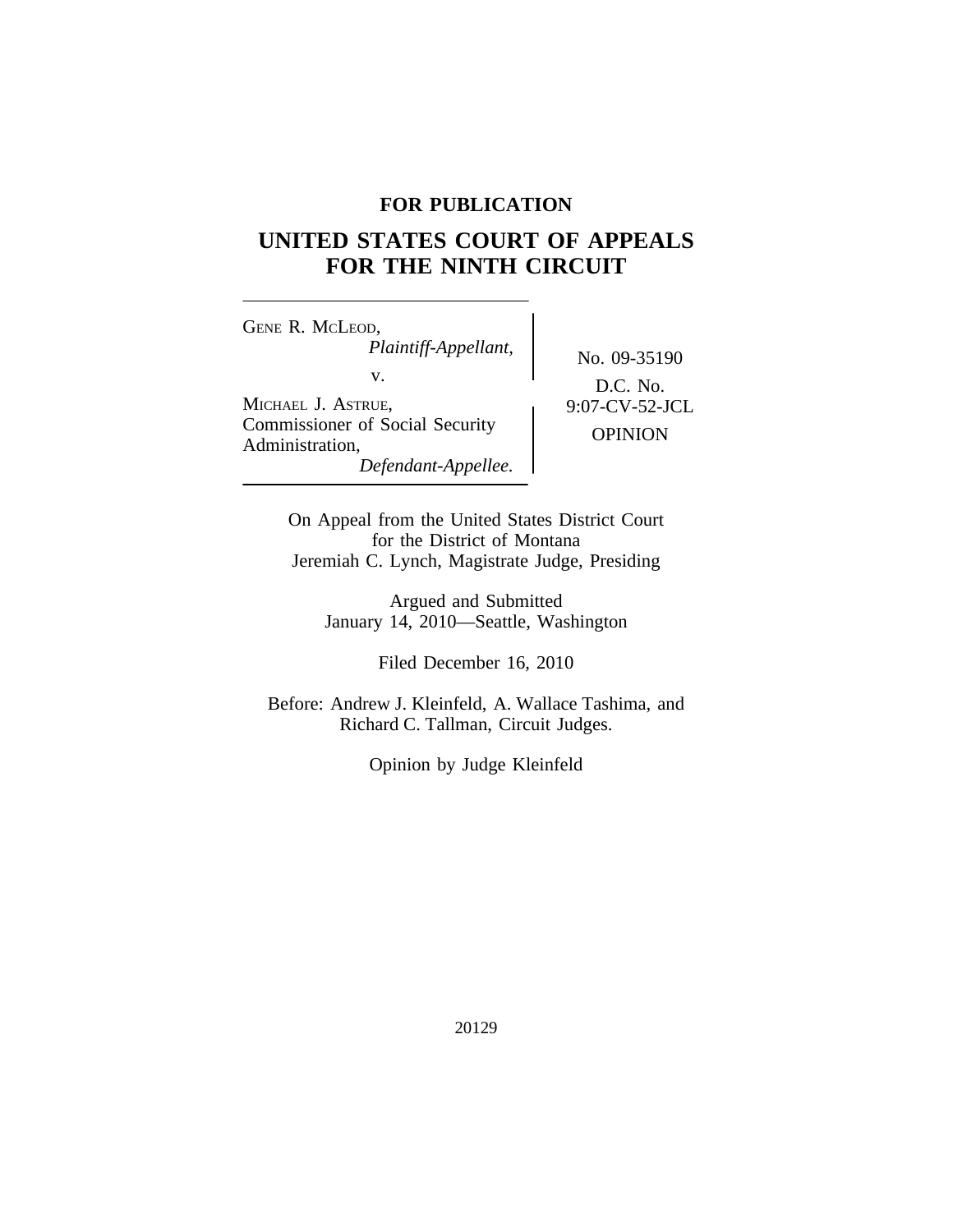#### **COUNSEL**

Paul B. Eaglin, Eaglin Law Office, Fairbanks, Alaska, for the appellant.

Jennifer Randall, Special Assistant United States Attorney, Social Security Administration, Office of the General Counsel, Denver, Colorado, for the appellee.

#### **OPINION**

KLEINFELD, Circuit Judge:

We address harmless error in the context of Social Security disability.

### **I. Facts**

Gene R. McLeod applied at age 51 for supplemental security income based on disability. The Administrative Law Judge (ALJ) found that he had three severe impairments degenerative changes of the lumbar spine, history of coronary artery disease, and sleep apnea—but none so severe as to rise to the level of "listed" impairments. He lacked significant protrusion or herniation of the discs or compression of the nerve root where there was narrowing at L4-5, and catheterization had restored him to asymptomatic condition regarding his heart. The ALJ found that McLeod's medically determinable impairments could be expected to produce his symptoms, but his "statements concerning intensity, duration and limiting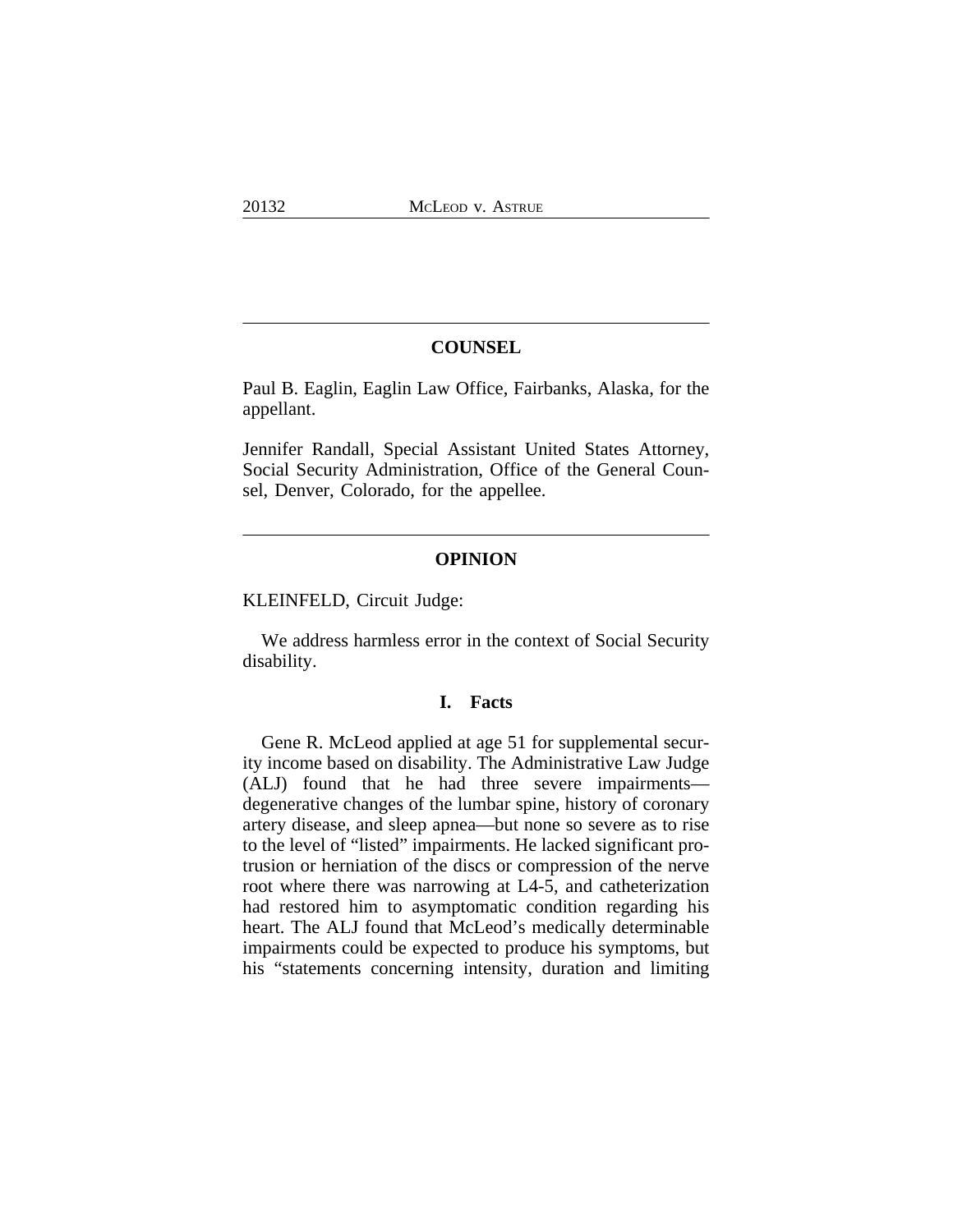| McLeod v. Astrue |
|------------------|
|------------------|

effects of these symptoms are not entirely credible." One of McLeod's treating physicians said that he was "very debilitated" and another said he was "unemployable." But the ALJ rejected these opinions insofar as they addressed employability, because they gave a conclusory opinion on employability, the Commissioner's bailiwick, and "are not function-byfunction analyses of the claimant's residual functional capacity." The ALJ found that McLeod could not perform his past work as a bartender, breakfast cook, groundskeeper, or golf pro shop clerk, but had sufficient functional capacity to perform such work as gambling cashier, telephone solicitor, and order clerk, all sedentary jobs with minimal lifting and bending, allowing for sitting and standing within McLeod's limitations. The district court denied McLeod's petition for review.

The medical record, consisting mostly of information from McLeod's treating physicians and physicians to whom his treating physicians referred him for consultation at Department of Veterans Affairs facilities, was mixed as to the severity of McLeod's condition. A neurosurgeon to whom McLeod was referred said that McLeod had "no muscle weakness" and recommended against surgery because of the unlikelihood of improvement "particularly with unsettled litigation and his pain behavior on examination." The VA Neurosurgery Chief wrote that McLeod's spinal canal was "open throughout his lumbosacral region" (which means no compression on account of narrowing) and that "he has some evidence of degenerated discs but there is not any evidence of nerve root compression from these discs." One treating physician at the VA said that because McLeod had "back pain with minimal activity," and "any work he has done exacerbates the problem," he was "unemployable." But another treating VA physician said McLeod should be restricted to "light manual sedentary" work, rather than no work at all.

McLeod's appeal focuses on the ALJ's failure to develop the record further regarding his veteran's disability and medical condition. McLeod testified that he received a \$296 non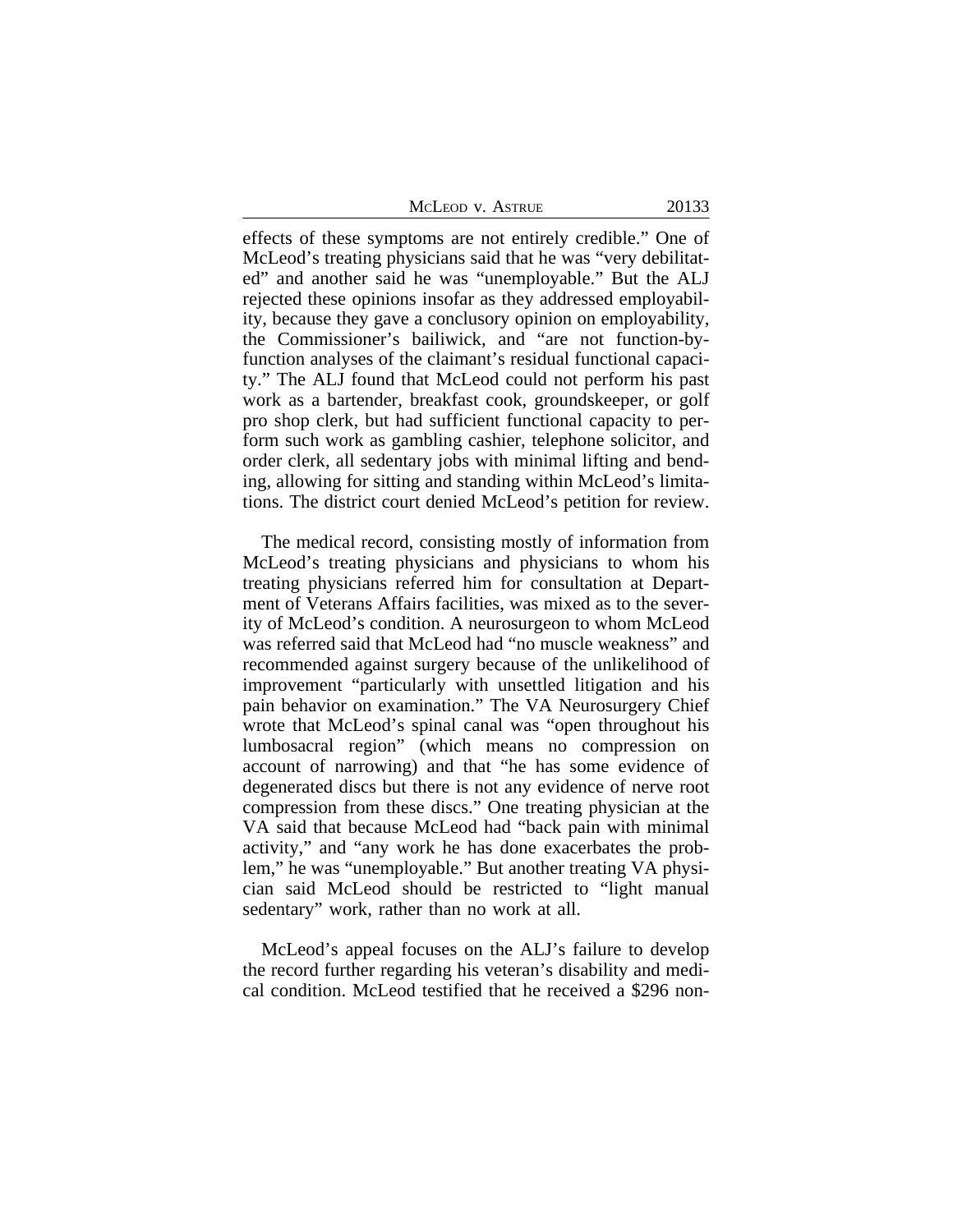service-connected pension, based on unemployability, from the VA. When the ALJ asked him if he had a VA disability rating, he answered, "I have no idea, Your Honor." The record does not reveal whether the VA found McLeod partially or entirely disabled. No evidence of his disability rating was submitted to the Social Security Administration at any stage of the proceedings, or to the district court. Based on McLeod's testimony about his "pension," there is a fair chance he has a disability rating, but the record shows neither that he has one nor what it is.

Though McLeod had only a lay representative before the VA, he was represented by an attorney in district court and is represented, by different counsel, here.

#### **II. Analysis**

McLeod argues under *Tonapetyan v. Halter*<sup>1</sup> that the ALJ erred by failing to develop the record adequately. According to McLeod, the ALJ should have requested more explanation from two of his treating physicians at the VA, Dr. Dietz and Dr. Rossetto, about his ability to work. McLeod also argues that the ALJ should have obtained whatever VA disability rating McLeod might have.

**[1]** The ALJ had no duty to request more information from the two physicians. It appears from the record that substantially all of their medical records throughout the time they treated McLeod were before the ALJ. There was nothing unclear or ambiguous about what they said. They both thought McLeod had a bad lower back condition, based on his symptom reports, their examinations, and objective medical tests. Dr. Dietz thought McLeod could do sedentary work, and Dr. Rossetto thought McLeod could not work at all. As for the ALJ rejecting Dr. Rossetto's opinion on whether McLeod could work at any job, he was correct that this determination

**<sup>1</sup>** 242 F.3d 1144 (9th Cir. 2001).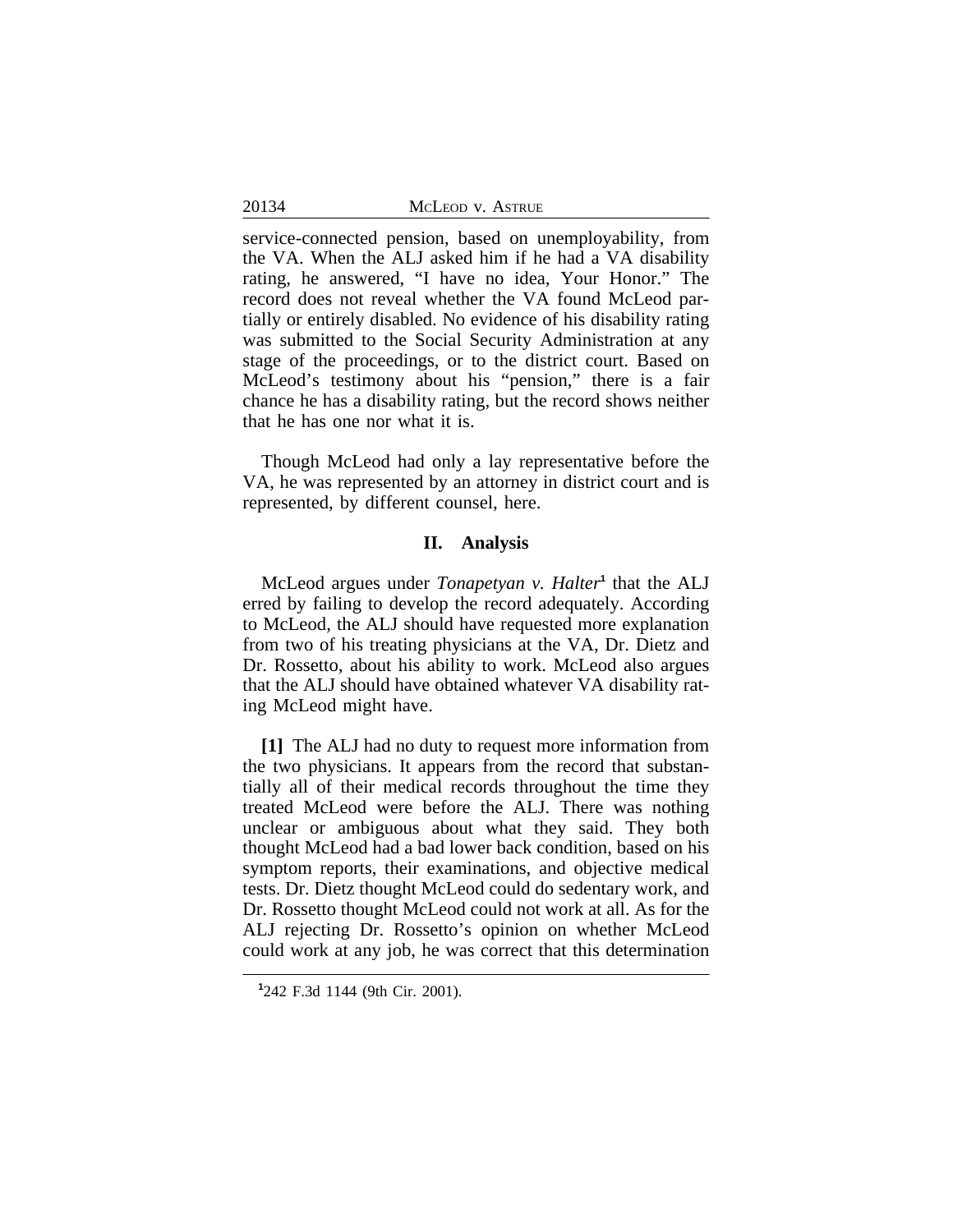McLeod v. Astrue 20135

is for the Social Security Administration to make, not a physician. "Although a treating physician's opinion is generally afforded the greatest weight in disability cases, it is not binding on an ALJ with respect to the existence of an impairment or the ultimate determination of disability." **2** McLeod argues that Dr. Rossetto's opinion could be read as an evaluation of his "functional exertional capacity" rather than a conclusion on his ability to work, but we do not agree. The words are clear and unambiguous: an "ALJ's duty to develop the record further is triggered only when there is ambiguous evidence or when the record is inadequate to allow for proper evaluation of the evidence." **3**

**[2]** A treating physician's evaluation of a patient's ability to work may be useful or suggestive of useful information, but a treating physician ordinarily does not consult a vocational expert or have the expertise of one. An impairment is a purely medical condition. A disability is an administrative determination of how an impairment, in relation to education, age, technological, economic, and social factors, affects ability to engage in gainful activity. The "relationship between impairment and disability remains both complex and difficult, if not impossible, to predict. . . The same level of injury is in no way predictive of an affected individual's ability to participate in major life functions (including work) . . . Disability may be influenced by physical, psychological, and psychosocial factors that can change over time." **4** The law reserves the disability determination to the Commissioner.**<sup>5</sup>** Rejection of the treating physician's opinion on ability to perform any

**<sup>2</sup>** *Id.* at 1148; 20 C.F.R. § 404.1527(e)(1).

**<sup>3</sup>***Mayes v. Massanari*, 276 F.3d 453, 459-60 (9th Cir. 2001). *See also Bayliss v. Barnhart*, 427 F.3d 1211, 1217 (9th Cir. 2005) (the ALJ did not have a duty to recontact doctors before rejecting parts of their opinions).

**<sup>4</sup>**American Medical Association, *Guides to the Evaluation of Permanent Impairment*, 5-6 (6th ed. 2008).

**<sup>5</sup>** 20 C.F.R. § 404.1527(e)(1).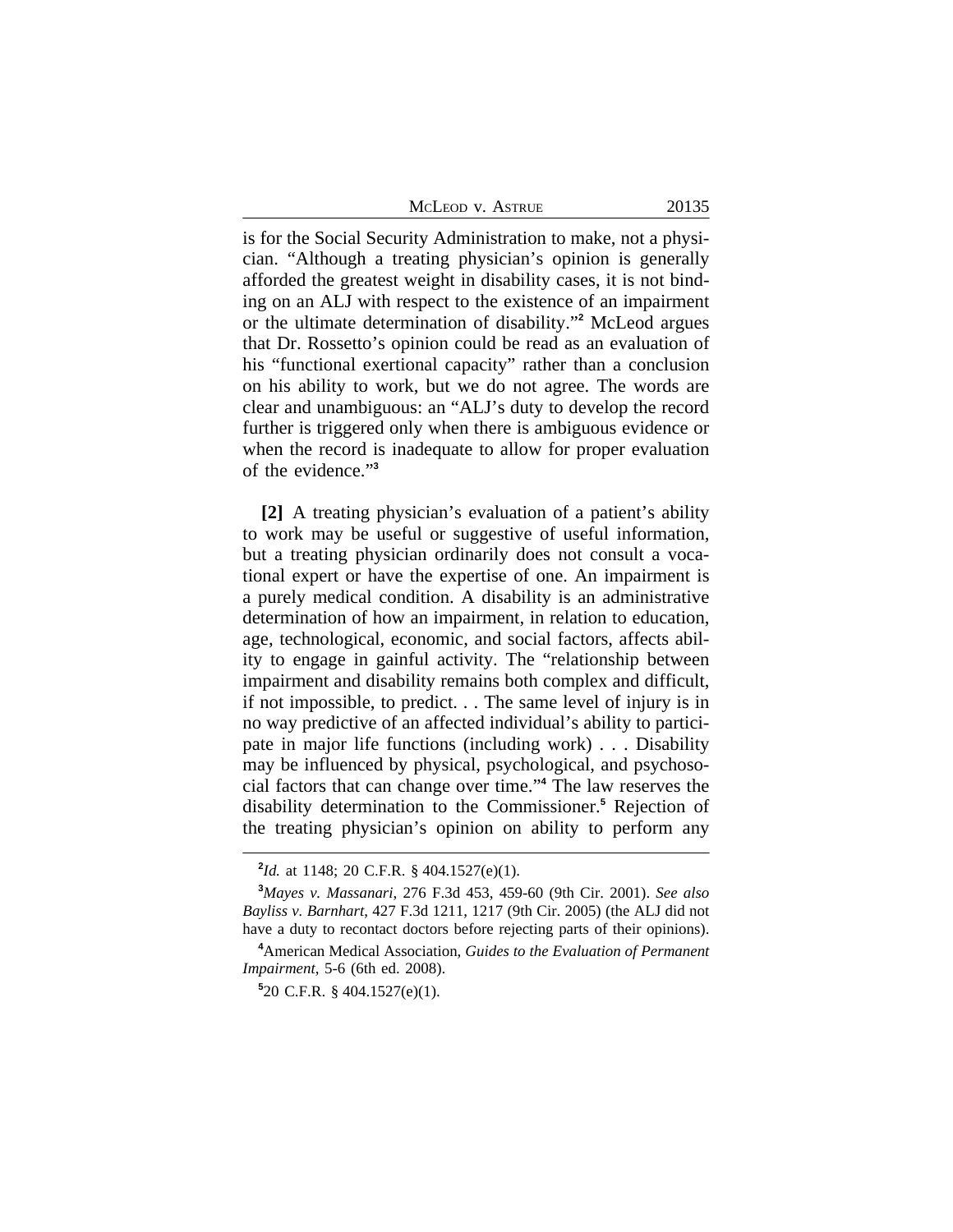remunerative work does not by itself trigger a duty to contact the physician for more explanation.**<sup>6</sup>**

**[3]** The issue of the VA disability rating is more complex. The record suggests a likelihood that McLeod has some sort of VA disability rating, yet does not show what it is. That Mc-Leod failed to submit the rating to the ALJ is not the end of the matter.

**[4]** The ALJ has a duty to conduct a full and fair hearing.**<sup>7</sup>** We held in *Tonapetyan v. Halter*<sup>8</sup> that "[a]mbiguous evidence, or the ALJ's own finding that the record is inadequate to allow for proper evaluation of the evidence, triggers the ALJ's duty to conduct an appropriate inquiry." **9** The ALJ must be "especially diligent" when the claimant is unrepresented or has only a lay representative, as McLeod did.<sup>10</sup> A specific finding of ambiguity or inadequacy of the record is not necessary to trigger this duty to inquire, where the record establishes ambiguity or inadequacy.**<sup>11</sup>**

**[5]** The record here was inadequate. McLeod testified that he was receiving a VA pension based on unemployability, but that he had no idea whether he had a disability rating. This testimony suggests a likelihood that he had one. If he did, it might very well matter.

**[6]** We held in *McCartey v. Massenari***<sup>12</sup>** that "although a VA rating of disability does not necessarily compel the SSA to reach an identical result, 20 C.F.R. § 404.1504, the ALJ

**8** 242 F.3d 1144 (9th Cir. 2001).

**<sup>12</sup>**298 F.3d 1072 (9th Cir. 2002).

**<sup>6</sup>** 20 C.F.R. §§ 404.1512(e), 416.912 (e).

**<sup>7</sup>** *Smolen v. Chater*, 80 F.3d 1273, 1288 (9th Cir.1996) (citing *Brown v. Heckler*, 713 F.2d 441, 443 (9th Cir. 1983)).

**<sup>9</sup>** *Id. at 1150 (citing Smolen*, 80 F.3d at 1288) (quotation marks omitted). **<sup>10</sup>***Id.* (citing *Cox v. Califano*, 587 F.2d 988, 991 (9th Cir. 1978)). **<sup>11</sup>***Id.*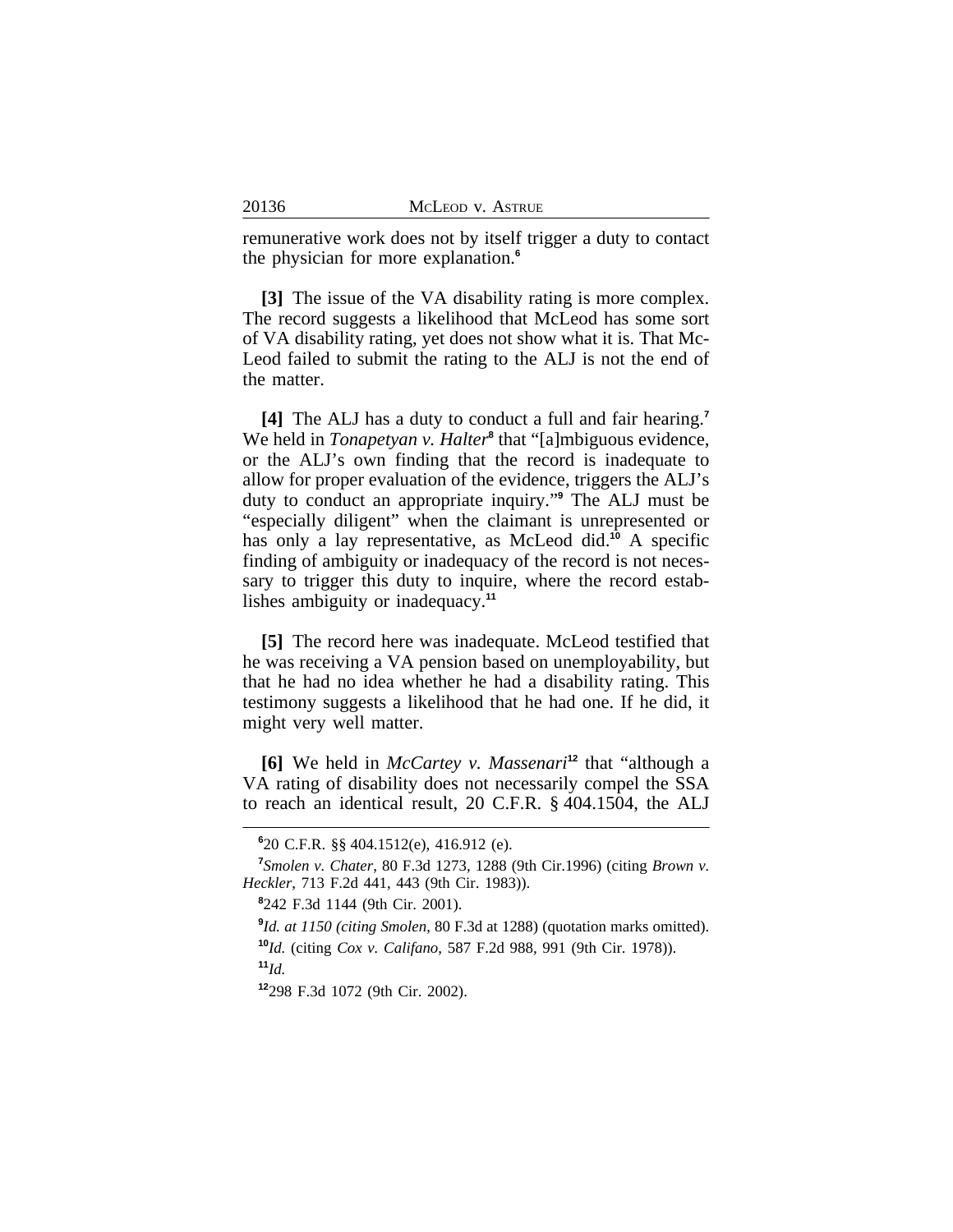| McLeod v. Astrue |  |  |
|------------------|--|--|
|------------------|--|--|

must consider the VA's finding in reaching his decision"<sup>13</sup> and the ALJ "must ordinarily give great weight to a VA determination of disability." **<sup>14</sup>** That is not to say that the VA rating is conclusive. In *McCartey*, we commented that "because the VA and SSA criteria for determining disability are not identical,"**<sup>15</sup>** the record may establish adequate reason for giving the VA rating less weight. In some circumstances, the VA may assign a partial rather than a total disability rating to a veteran,**<sup>16</sup>** and a partial disability rating might cut against rather than in favor of an SSA determination that the individual could not perform remunerative work of any kind.

Even though it is not binding or conclusive, the VA disability rating has to be considered. The ALJ did not mention it in her decision and did not consider it. No doubt she failed to consider the VA rating because it was not in the record and she did not know what disability rating if any the VA had assigned to McLeod. Nevertheless, she erred by not trying to get whatever VA disability rating existed.

**[7]** We must apply the holding in *McCartey*, that the VA disability rating must be considered and ordinarily must be given great weight, together with the holding in *Tonapetyan*, that inadequacy of the record to allow for proper evaluation triggers a duty of inquiry. These two holdings taken together establish that when the record suggests a likelihood that there is a VA disability rating, and does not show what it is, the ALJ has a duty to inquire. McLeod might have had a letter from the VA telling him what his disability rating was, or pro-

**<sup>13</sup>***Id.* at 1076.

**<sup>14</sup>***Id.*

**<sup>15</sup>***Id.*

**<sup>16</sup>***See* 38 C.F.R. §§ 4.1 (explaining that VA disability percentage ratings represent the average impairment in earning capacity resulting from diseases and injuries), 4.15 (limiting VA total disability ratings to "any impairment of mind or body which is sufficient to render it impossible for the average person to follow a substantially gainful occupation").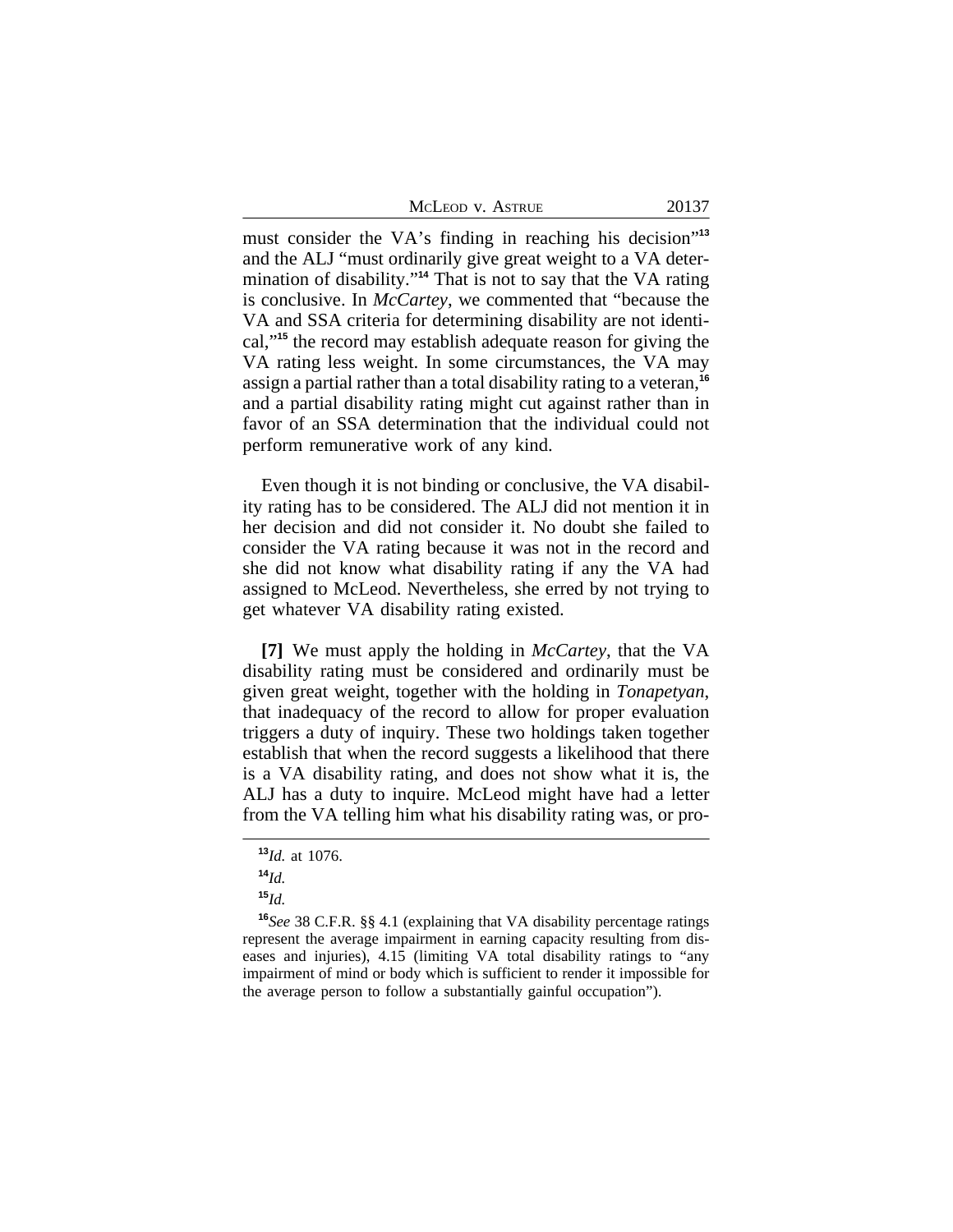viding him with the basis on which he got his pension, that he could have brought in had the ALJ given him a continuance and told him to bring in his letter. Alternatively, the ALJ could have obtained McLeod's disability rating herself.**<sup>17</sup>** Then she could have evaluated his disability properly under *Tonapetyan*. By failing to obtain and consider McLeod's VA disability rating, the ALJ erred, denying him the "full and fair hearing" to which he was entitled.

That leads us to the next question, what we are to do about the error. We still do not know what determination the VA made regarding McLeod's claimed disability. We therefore do not know whether the ALJ's failure to obtain the rating caused McLeod any harm.

**[8]** The answer to what we must do about the error is provided by a recent Supreme Court decision, *Shinseki v. Sanders*. **18** In *Sanders*, the VA had denied disability benefits to two veterans, Woodrow Sanders and Patricia Simmons, because the record failed to adequately support their claims. In one instance, the VA had told the veteran what additional information was needed, but failed to specify what portion of that evidence the veteran would be responsible for providing. In the other, the VA failed to tell the veteran what information she needed to provide and failed to notify her of a relevant medical exam the VA had scheduled on her behalf. In both instances, the VA failed to perform its duty to help a veteran develop his claim.

**[9]** The Court held that to determine whether the error caused prejudice the VA was to "apply the same kind of 'harmless-error' rule that courts ordinarily apply in civil

**<sup>17</sup>**38 C.F.R. § 1.506 (stating that VA records required for official purposes will be furnished to any other agency of the U.S. Government "in response to an official request, written, or oral").

**<sup>18</sup>**129 S.Ct. 1696 (2009).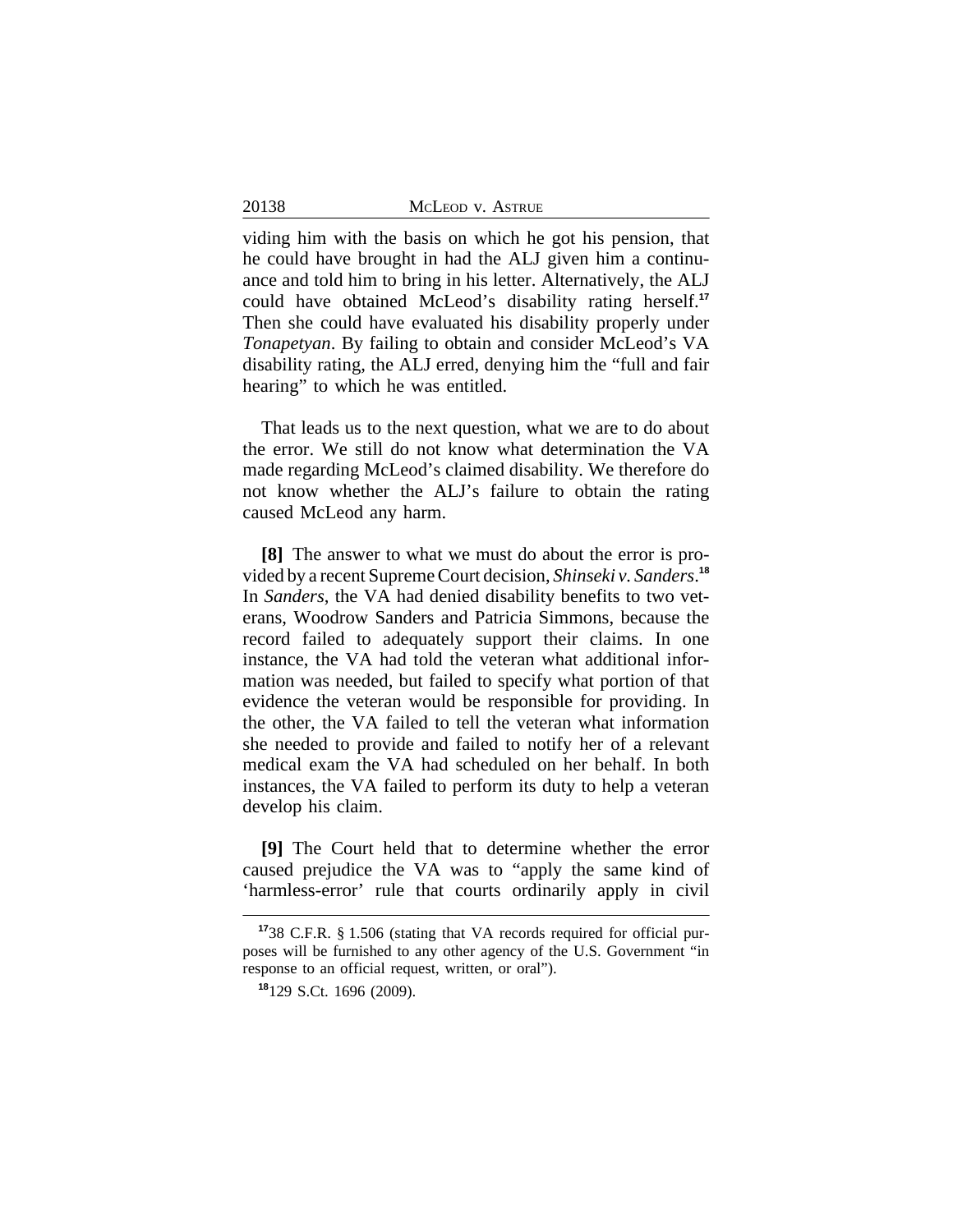| MCLEOD V. ASTRUE | 20139 |
|------------------|-------|
|------------------|-------|

cases."**<sup>19</sup>** The Court went further, holding that the burden is on the party attacking the agency's determination to show that prejudice resulted from the error.**<sup>20</sup>** Overruling the Federal Circuit, the Court held that prejudice cannot be presumed from any kind of error.**<sup>21</sup>** Where harmfulness of the error is not apparent from the circumstances, the party seeking reversal must explain how the error caused harm. The first veteran had not told the Veterans Court, the Court of Appeals, or the Supreme Court what specific evidence he would have sought, had the VA told him he needed it, and the Court denied relief. The second veteran's record suggested the error might have been harmful, so the Court required a remand to the  $\overline{VA}$ , even though she had not shown what additional evidence she might have submitted. The distinction the Court drew appears to be that in the case of the second veteran, some "features of the record suggest" that the error was prejudicial.**<sup>22</sup>**

**[10]** We conclude that *Sanders* applies to Social Security cases as well as VA cases. In both, the agency has a duty to help the claimant, so the Social Security Administration's duty to assist claimants**<sup>23</sup>** does not distinguish the cases. The Veterans Court has a statute providing for a harmless error rule**<sup>24</sup>** and the Social Security statute does not so provide,**<sup>25</sup>** but this makes no difference, because the Court held that all the VA statutory provision did was import the Administrative Procedure Act rule and the general federal rule for civil cases.**<sup>26</sup>** The

**<sup>23</sup>***Tonapetyan v. Halter*, 242 F.3d 1144, 1150 (9th Cir. 2001).

**<sup>25</sup>**We, however, apply harmless error in the Social Security context. *Stout v. Comm'r, Soc. Sec. Admin.*, 454 F.3d 1050, 1054 (9th Cir. 2006).

**<sup>26</sup>***Shinseki v. Sanders*, 129 S.Ct. 1696, 1704 (2009). The Supreme Court has stated that it "need not decide whether the APA has general application to social security disability claims, for the social security administrative procedure does not vary from that prescribed by the APA. Indeed, the latter is modeled upon the Social Security Act." *Richardson v. Perales*, 402 U.S. 389, 409 (1971).

**<sup>19</sup>***Id.* at 1704.

**<sup>20</sup>***Id.* at 1705-06.

**<sup>21</sup>***Id.* at 1705.

**<sup>22</sup>***Id.* at 1708.

**<sup>24</sup>**38 U.S.C. § 7261(b)(2).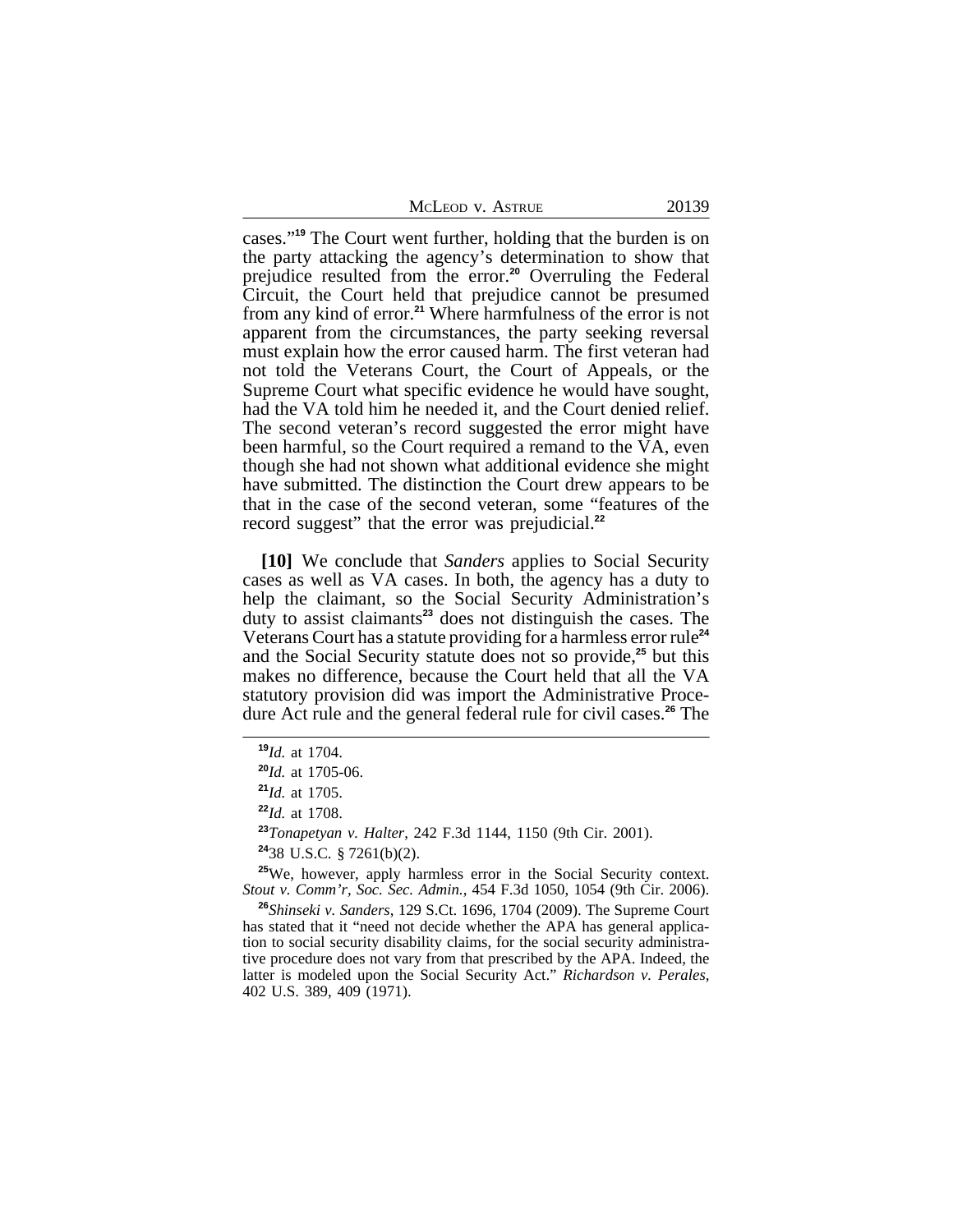| 20140 | MCLEOD V. ASTRUE |
|-------|------------------|
|       |                  |

Court cited 28 U.S.C. § 2111, under which the harmless error rule applies to "any" case. The Court limited a burden on the party seeking to uphold a decision to show absence of prejudice to appropriate criminal cases.**<sup>27</sup>**

But *Sanders* does not mean that the claimant necessarily has to show what other evidence could have been obtained. Despite its generalizations about the burden to show prejudice, the Court directed remand to the VA in one of the two cases before it, even though that veteran had not shown what additional evidence she might have to show harm. The Court held that although some features of the record suggested that the error was harmless, others suggested the opposite, and "[g]iven the uncertainties, we believe it is appropriate to remand this case so that the Veterans Court can decide whether re-consideration is necessary." **28**

**[11]** We infer from *Sanders* that, despite the burden to show prejudice being on the party claiming error by the administrative agency, the reviewing court can determine from the "circumstances of the case" **29** that further administrative review is needed to determine whether there was prejudice from the error. Mere probability is not enough. But where the circumstances of the case show a substantial likelihood of prejudice, remand is appropriate so that the agency "can decide whether re-consideration is necessary." **30** By contrast, where harmlessness is clear and not a "borderline question,"**<sup>31</sup>** remand for reconsideration is not appropriate.

**[12]** Though the exact distinction between the two veterans in *Sanders* is not crystal clear, it is quite clear that no pre-

**<sup>27</sup>***Shinseki v. Sanders*, 129 S.Ct. 1696, 1706 (2009).

**<sup>28</sup>***Id.* at 1708.

**<sup>29</sup>***Id.* at 1706.

**<sup>30</sup>***Id.* at 1708.

**<sup>31</sup>***Id.*